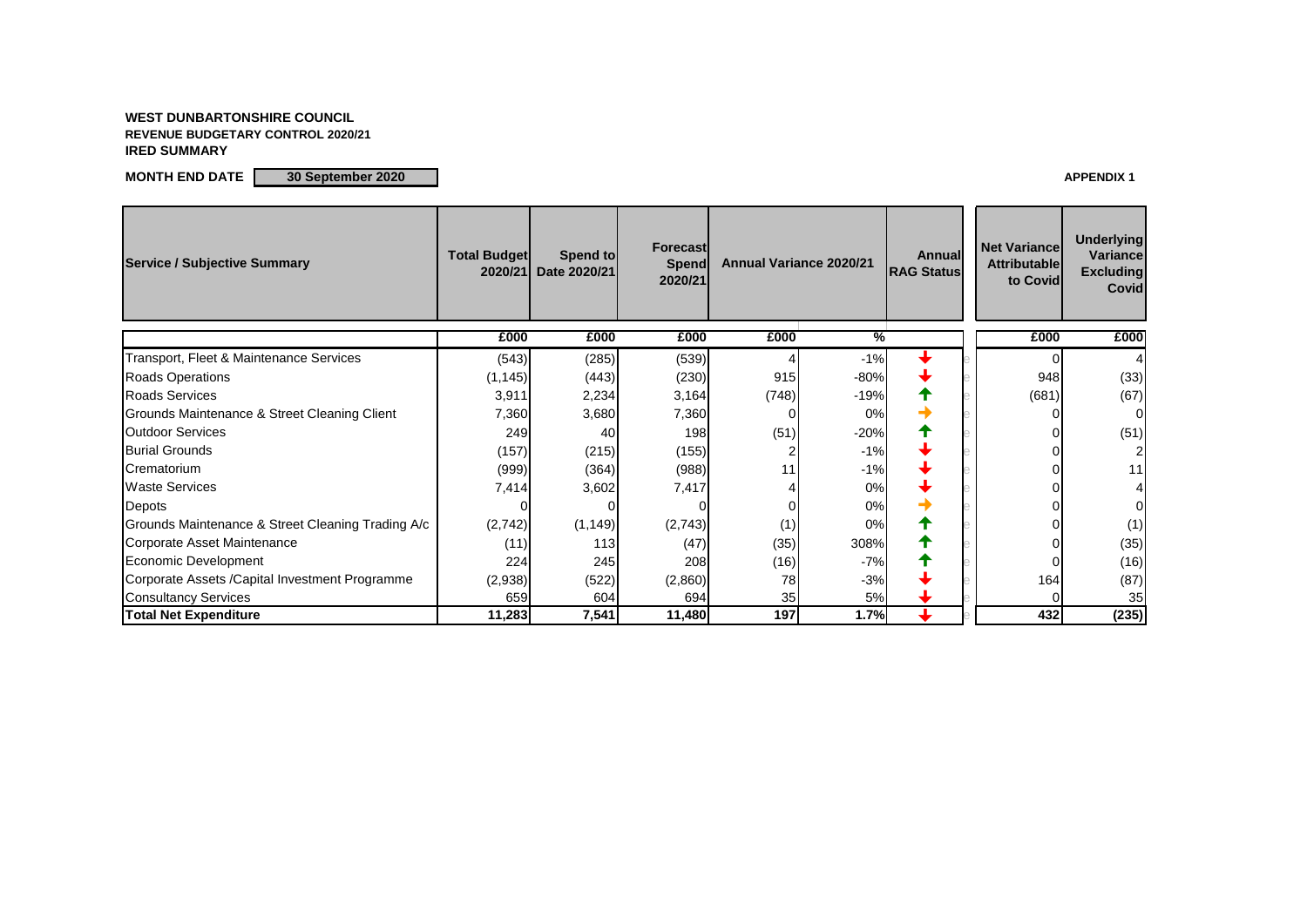**YEAR END DATE 30 September 2020**

**PERIOD 6**

| £000     | <b>Transport, Fleet &amp; Maintenance Services</b> | £000     | £000         | £000     | £000 | $\frac{1}{2}$ |  |
|----------|----------------------------------------------------|----------|--------------|----------|------|---------------|--|
| 1,654    | Employee                                           | 1,626    | 779 <b> </b> | 1,637    | 11   | 1%            |  |
| 55       | Property                                           | 89       | 77           | 86       | (3)  | $-4%$         |  |
| 68       | <b>Transport and Plant</b>                         | 1,527    | 383          | 1,527    |      | 0%            |  |
| 2,742    | Supplies, Services and Admin                       | 544      | <b>136</b>   | 547      | 3    | $1\%$         |  |
|          | <b>Payments to Other Bodies</b>                    |          |              |          | (2)  | $-87%$        |  |
|          | <b>Other</b>                                       |          |              |          |      | 0%            |  |
| 4,519    | <b>Gross Expenditure</b>                           | 3,788    | 1,375        | 3,797    | 10   | 0%            |  |
| (4, 848) | <b>Ilncome</b>                                     | (4, 330) | (1,659)      | (4, 336) | (6)  | 0%            |  |
| (329)    | <b>Net Expenditure</b>                             | (543)    | (285)        | (539)    |      | $-1%$         |  |

| <b>Actual</b><br><b>Outturn</b><br>2019/20 | <b>Service Summary</b> | <b>Total</b><br><b>Budget</b><br>2020/21 | Spend to<br><b>Date</b><br>2020/21 | <b>Forecast</b><br><b>Spend</b><br>2020/21 | <b>Annual Variance</b><br>2020/21 | <b>RAG</b><br><b>Status</b> |
|--------------------------------------------|------------------------|------------------------------------------|------------------------------------|--------------------------------------------|-----------------------------------|-----------------------------|
|                                            |                        |                                          |                                    |                                            |                                   |                             |

| £000      | <b>All Services</b>             | £000     | £000       | £000      | £000    | %      |  |
|-----------|---------------------------------|----------|------------|-----------|---------|--------|--|
| 18,557    | <b>Employee</b>                 | 18,347   | 8,326      | 17,787    | (560)   | $-3%$  |  |
| 3,872     | Property                        | 2,978    | 1,055      | 2,597     | (382)   | $-13%$ |  |
| 4,244     | <b>Transport and Plant</b>      | 3,726    | 794        | 3,706     | (20)    | $-1%$  |  |
| 10,826    | Supplies, Services and Admin    | 9,436    | 3,308      | 8,782     | (654)   | $-7%$  |  |
| 11,435    | <b>Payments to Other Bodies</b> | 11,327   | 5,318      | 10,364    | (962)   | $-8%$  |  |
| 560       | <b>Other</b>                    | 552      | <b>276</b> | 552       |         | 0%     |  |
| 49,496    | <b>Gross Expenditure</b>        | 46,366   | 19,077     | 43,789    | (2,577) | $-6%$  |  |
| (36, 625) | <b>Income</b>                   | (35,083) | (11, 535)  | (32, 309) | 2,775   | 8%     |  |
| 12,870    | <b>Net Expenditure</b>          | 11,283   | 7,541      | 11,480    | 197     | 2%     |  |

| £000     | <b>Roads Operations</b>      | £000     | £000       | £000    | £000  | $\overline{\%}$ |  |
|----------|------------------------------|----------|------------|---------|-------|-----------------|--|
| 1,769    | <b>Employee</b>              | 1,318    | 594        | 1,285   | (33)  | $-3%$           |  |
| 77       | Property                     | 99       | 44         | 107     | 81    | 8%              |  |
| ,802     | <b>Transport and Plant</b>   | 507      | 129        | 381     | (127) | $-25%$          |  |
| 580      | Supplies, Services and Admin | .078     | 23         | 546     | (531) | $-49%$          |  |
|          | Payments to Other Bodies     | 155      |            | 114     | (41)  | $-26%$          |  |
| $\Omega$ | <b>Other</b>                 |          |            |         |       | 0%              |  |
| 4,228    | <b>Gross Expenditure</b>     | 3,157    | <b>790</b> | 2,433   | (724) | $-23%$          |  |
| (4,628)  | <b>Income</b>                | (4, 302) | (1, 234)   | (2,663) | 1,639 | 38%             |  |
| (399)    | <b>Net Expenditure</b>       | (1, 145) | (443)      | (230)   | 915   | $-80%$          |  |

| £000           | <b>Roads Services</b>        | £000    | £000  | £000  | £000    | $\overline{\%}$ |  |
|----------------|------------------------------|---------|-------|-------|---------|-----------------|--|
| 1,167          | Employee                     | 1,293   | 562   | 1,267 | (26)    | $-2%$           |  |
| $\overline{0}$ | Property                     | 111     | 41    | 124   | 12      | 11%             |  |
| 11             | <b>Transport and Plant</b>   | 76      | 4     | 74    | (2)     | $-2%$           |  |
| 4              | Supplies, Services and Admin | 764     | 239   | 712   | (51)    | $-7%$           |  |
| 44             | Payments to Other Bodies     | 2,745   | 1,477 | 1,786 | (959)   | $-35%$          |  |
| $\overline{0}$ | <b>Other</b>                 |         |       |       |         | 0%              |  |
| 1,226          | <b>Gross Expenditure</b>     | 4,989   | 2,286 | 3,963 | (1,026) | $-21%$          |  |
| (450)          | <b>Income</b>                | (1,078) | (52)  | (800) | 278     | 26%             |  |
| 776            | Net Expenditure              | 3,911   | 2,234 | 3,164 | (748)   | $-19%$          |  |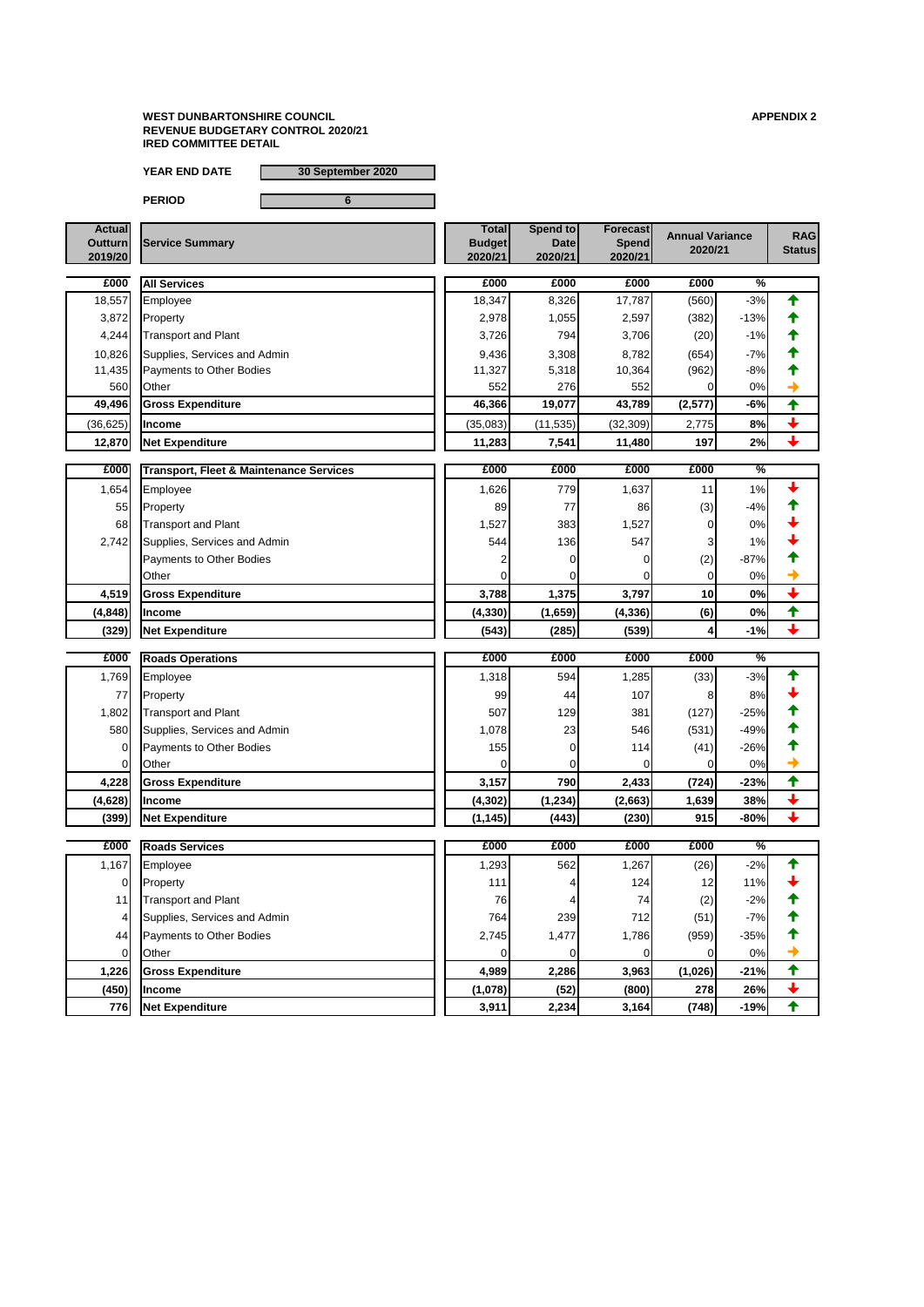**YEAR END DATE 30 September 2020**

**PERIOD 6**

| <b>Actual</b><br><b>Outturn</b><br>2019/20 | <b>Service Summary</b>                                  | <b>Total</b><br><b>Budget</b><br>2020/21 | Spend to<br><b>Date</b><br>2020/21 | <b>Forecast</b><br>Spend<br>2020/21 | <b>Annual Variance</b><br>2020/21 |                 | <b>RAG</b><br><b>Status</b> |
|--------------------------------------------|---------------------------------------------------------|------------------------------------------|------------------------------------|-------------------------------------|-----------------------------------|-----------------|-----------------------------|
| £000                                       | <b>Grounds Maintenance &amp; Street Cleaning Client</b> | £000                                     | £000                               | £000                                | £000                              | $\overline{\%}$ |                             |
| 1,352                                      | Employee                                                |                                          |                                    |                                     | 01                                | 0%              |                             |
| 102                                        | Property                                                |                                          |                                    | ΩI                                  | 01                                | 0%              |                             |
| 507                                        | <b>Transport and Plant</b>                              |                                          |                                    | ΩI                                  | 01                                | 0%              |                             |
| 1,190                                      | Supplies, Services and Admin                            |                                          |                                    | ΩI                                  | 01                                | 0%              |                             |
| 110 <sup>1</sup>                           | <b>Payments to Other Bodies</b>                         | 7,360                                    | 3,680                              | 7,360                               |                                   | 0%              |                             |
|                                            | <b>Other</b>                                            |                                          |                                    |                                     |                                   | 0%              |                             |
| 3,261                                      | <b>Gross Expenditure</b>                                | 7,360                                    | 3,680                              | 7,360                               |                                   | 0%              |                             |
| (4, 338)                                   | <b>Income</b>                                           |                                          |                                    |                                     | $\mathbf{0}$                      | 0%              |                             |
| (1,077)                                    | <b>Net Expenditure</b>                                  | 7,360                                    | 3,680                              | 7,360                               | 0                                 | 0%              |                             |

| £000     | <b>Outdoor Services</b>         | £000 | £000            | £000  | £000            | $\overline{\%}$ |  |
|----------|---------------------------------|------|-----------------|-------|-----------------|-----------------|--|
| 1,152    | Employee                        | 105  | 25              | 54    | (51)            | $-49%$          |  |
| 124      | Property                        | 74   | 20 <sub>l</sub> | 81    |                 | 10%             |  |
| 104      | <b>Transport and Plant</b>      |      | 01              |       |                 | 0%              |  |
| 7601     | Supplies, Services and Admin    | 111  | 55              | 112   |                 | $1\%$           |  |
| 2,730    | <b>Payments to Other Bodies</b> | 45   | 20              | 60    | 15 <sub>1</sub> | 34%             |  |
| ΟI       | <b>Other</b>                    |      | 01              |       |                 | 0%              |  |
| 4,871    | <b>Gross Expenditure</b>        | 335  | 121             | 308   | (27)            | $-8%$           |  |
| (1, 129) | <b>Income</b>                   | (86) | (80)            | (109) | (23)            | $-27%$          |  |
| 3,742    | <b>Net Expenditure</b>          | 249  | 40              | 198   | (51)            | $-20%$          |  |

| £000  | <b>Burial Grounds</b>        | £000  | £000  | £000  | £000 | $\overline{\%}$ |  |
|-------|------------------------------|-------|-------|-------|------|-----------------|--|
|       | Employee                     |       |       |       |      | 0%              |  |
| ΟI    | Property                     | 19    |       | 21    | ◠    | 8%              |  |
| Οl    | <b>Transport and Plant</b>   |       |       |       |      | 0%              |  |
|       | Supplies, Services and Admin |       |       |       |      | 0%              |  |
| 7,363 | Payments to Other Bodies     | 409   |       | 409   |      | 0%              |  |
|       | <b>Other</b>                 |       |       |       |      | 0%              |  |
| 7,363 | <b>Gross Expenditure</b>     | 428   |       | 430   |      | 0%              |  |
|       | <b>Ilncome</b>               | (585) | (219) | (585) |      | 0%              |  |
| 7,363 | <b>Net Expenditure</b>       | (157) | (215) | (155) |      | $-1%$           |  |

| £000 | <b>Crematorium</b>           | £000     | £000            | £000       | £000 | $\sqrt[6]{\bullet}$ |  |
|------|------------------------------|----------|-----------------|------------|------|---------------------|--|
| 101  | Employee                     | 181      | 92              | 189        |      | 4%                  |  |
| 66   | Property                     | 157      | 30 <sup>°</sup> | 1561       | (0)  | 0%                  |  |
| 01   | <b>Transport and Plant</b>   |          | 01              | υı         | 0    | 0%                  |  |
| 109  | Supplies, Services and Admin | 16       |                 | 16         | (1)  | $-3%$               |  |
| 57   | Payments to Other Bodies     | 31       | 18              | 36         | 5    | 16%                 |  |
| 01   | Other                        |          |                 | ΩI         | 0    | 0%                  |  |
| 333  | <b>Gross Expenditure</b>     | 385      | <b>146</b>      | <b>396</b> | 11   | 3%                  |  |
| (76) | <b>Income</b>                | (1, 384) | (510)           | (1, 384)   |      | 0%                  |  |
| 257  | Net Expenditure              | (999)    | (364)           | (988)      | 11   | $-1%$               |  |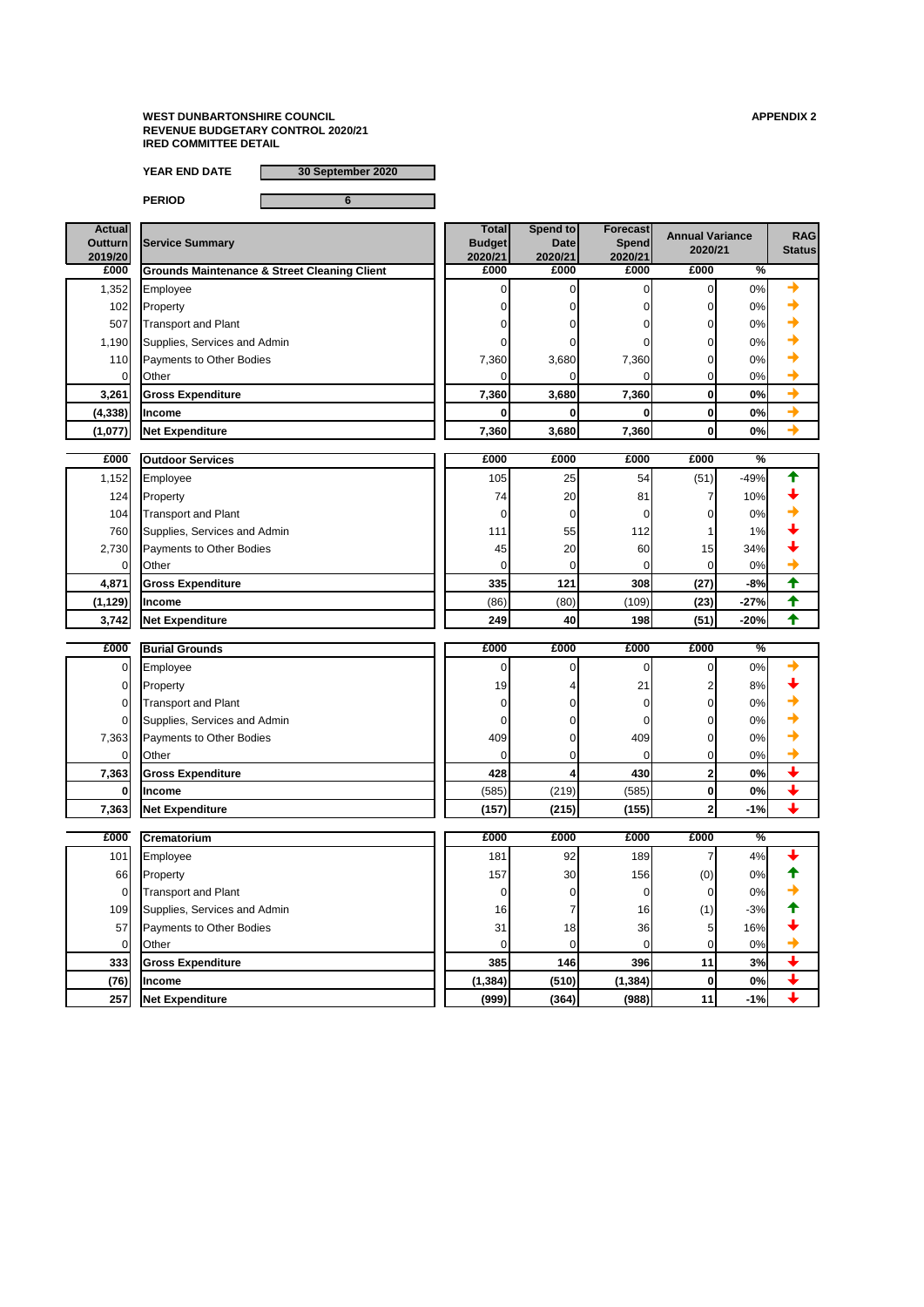**YEAR END DATE 30 September 2020**

**PERIOD 6**

| <b>Actual</b>  |                        | <b>Total</b>  | <b>Spend tol</b> | <b>Forecast</b> | <b>Annual Variance</b> | <b>RAG</b>    |
|----------------|------------------------|---------------|------------------|-----------------|------------------------|---------------|
| <b>Outturn</b> | <b>Service Summary</b> | <b>Budget</b> | <b>Datel</b>     | <b>Spend</b>    | 2020/21                |               |
| 2019/20        |                        | 2020/21       | 2020/21          | 2020/21         |                        | <b>Status</b> |

| £000  | <b>Waste Services</b>        | £000     | £000  | £000     | £000            | $\frac{1}{2}$ |  |
|-------|------------------------------|----------|-------|----------|-----------------|---------------|--|
|       | Employee                     | 2,778    | 1,290 | 2,723    | (54)            | $-2%$         |  |
| 16    | Property                     | 119      | 91    | 119      |                 | $1\%$         |  |
|       | <b>Transport and Plant</b>   | 928      | 106   | 964      | 36              | 4%            |  |
|       | Supplies, Services and Admin | 4,724    | 2,284 | 4,728    |                 | 0%            |  |
| 393   | Payments to Other Bodies     | 22       | 91    | 22       | 01              | 0%            |  |
|       | <b>Other</b>                 |          | ΟI    |          |                 | 0%            |  |
| 410   | <b>Gross Expenditure</b>     | 8,570    | 3,698 | 8,557    | (14)            | 0%            |  |
| (529) | <b>Income</b>                | (1, 156) | (96)  | (1, 139) | 17 <sub>1</sub> | 1%            |  |
| (120) | <b>Net Expenditure</b>       | 7,414    | 3,602 | 7,417    |                 | 0%            |  |

| £000                    | <b>Depots</b>                   | £000            | £000  | £000  | £000 | $\overline{\%}$ |  |
|-------------------------|---------------------------------|-----------------|-------|-------|------|-----------------|--|
| 185                     | Employee                        |                 | υı    |       |      | 0%              |  |
| 165                     | Property                        | 482             | 106   | 490   | 9    | 2%              |  |
| 01                      | <b>Transport and Plant</b>      |                 | 01    |       |      | 0%              |  |
| 19                      | Supplies, Services and Admin    | 13 <sub>l</sub> |       | 14    |      | 7%              |  |
| 30 <sup>l</sup>         | <b>Payments to Other Bodies</b> |                 | JI    |       |      | 0%              |  |
| $\overline{\mathsf{L}}$ | <b>Other</b>                    |                 |       |       |      | 0%              |  |
| 400                     | <b>Gross Expenditure</b>        | 495             | 110   | 504   | 10   | 2%              |  |
| (1, 278)                | <b>Income</b>                   | (495)           | (110) | (504) | (10) | $-2%$           |  |
| (878)                   | <b>Net Expenditure</b>          |                 | OI    |       |      | 0%              |  |

| £000            | <b>Grounds Maintenance &amp; Street Cleaning Trading A/c</b> | £000      | £000     | £000      | £000  | $\frac{0}{2}$ |                         |
|-----------------|--------------------------------------------------------------|-----------|----------|-----------|-------|---------------|-------------------------|
| 2,780           | Employee                                                     | 5,796     | 2,594    | 5,750     | (47)  | $-1%$         | ᡨ                       |
| 108             | Property                                                     | 331       | 24       | 336       | 5     | 1%            |                         |
| 1,029           | <b>Transport and Plant</b>                                   | 628       | 148      | 691       | 63    | 10%           |                         |
| 4,712           | Supplies, Services and Admin                                 | 659       | 211      | 636       | (23)  | $-3%$         |                         |
| 22              | Payments to Other Bodies                                     | 10        |          | 10        | 0     | 0%            |                         |
|                 | Other                                                        | 552       | 276      | 552       | 01    | 0%            |                         |
| 8,652           | <b>Gross Expenditure</b>                                     | 7,977     | 3,253    | 7,975     | (1)   | 0%            | ✦                       |
| (1, 158)        | <b>Income</b>                                                | (10, 718) | (4, 402) | (10, 718) | 0     | 0%            | $\rightarrow$           |
| 7,493           | <b>Net Expenditure</b>                                       | (2,742)   | (1, 149) | (2, 743)  | (1)   | 0%            | ✦                       |
|                 |                                                              |           |          |           |       |               |                         |
|                 |                                                              |           |          |           |       |               |                         |
| £000            | <b>Corporate Asset Maintenance</b>                           | £000      | £000     | £000      | £000  | $\frac{9}{6}$ |                         |
| 1,590           | Employee                                                     | 1,594     | 640      | 1,455     | (139) | $-9%$         |                         |
| 1,929           | Property                                                     | 47        | 24       | 47        |       | 0%            |                         |
| 10 <sup>1</sup> | <b>Transport and Plant</b>                                   | 45        | 21       | 57        | 12    | 26%           |                         |
| (56)            | Supplies, Services and Admin                                 | 1,696     | 339      | 1,629     | (67)  | $-4%$         |                         |
| 67              | Payments to Other Bodies                                     |           |          |           |       | 0%            |                         |
| 0               | Other                                                        |           |          |           | 01    | 0%            |                         |
| 3,540           | <b>Gross Expenditure</b>                                     | 3,382     | 1,022    | 3,188     | (195) | $-6%$         | 个                       |
| (5,864)         | <b>Income</b>                                                | (3, 394)  | (909)    | (3, 234)  | 160   | 5%            | $\overline{\mathbf{t}}$ |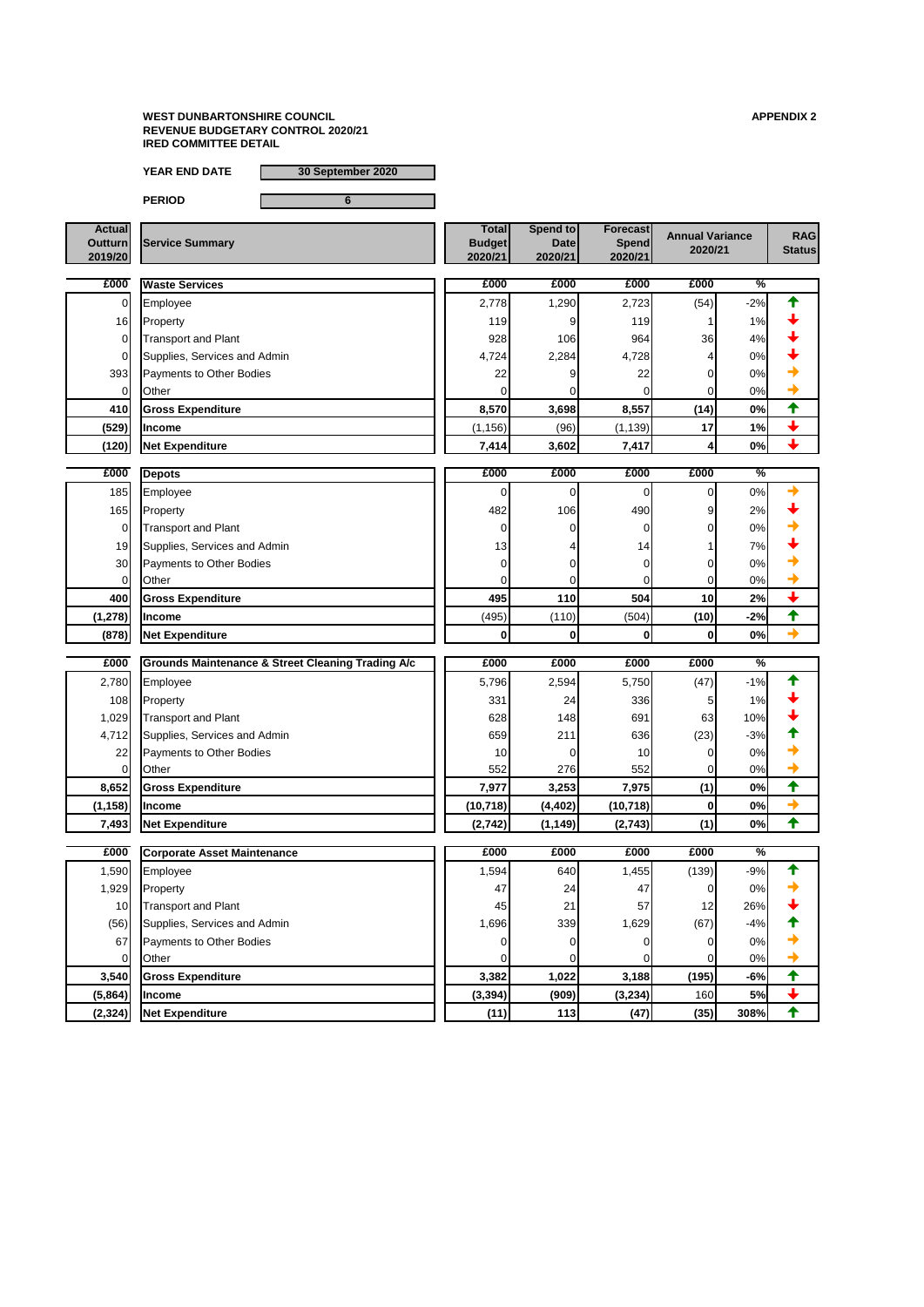**YEAR END DATE 30 September 2020**

**PERIOD 6**

| <b>Actual</b><br><b>Outturn</b><br>2019/20 | <b>Service Summary</b>          | <b>Total</b><br><b>Budget</b><br>2020/21 | Spend to<br><b>Date</b><br>2020/21 | <b>Forecast</b><br><b>Spend</b><br>2020/21 | <b>Annual Variance</b><br>2020/21 |        | <b>RAG</b><br><b>Status</b> |
|--------------------------------------------|---------------------------------|------------------------------------------|------------------------------------|--------------------------------------------|-----------------------------------|--------|-----------------------------|
| £000                                       | <b>Economic Development</b>     | £000                                     | £000                               | £000                                       | £000                              | %      |                             |
| 620                                        | Employee                        | 617                                      | 308                                | 624                                        |                                   | $1\%$  |                             |
| 489                                        | Property                        | 22                                       | 10 <sub>l</sub>                    | 22                                         | 0                                 | 0%     |                             |
| $\overline{2}$                             | <b>Transport and Plant</b>      |                                          |                                    |                                            | (1)                               | $-50%$ |                             |
| 13                                         | Supplies, Services and Admin    | 14                                       |                                    | 14                                         | (0)                               | 0%     |                             |
| 618                                        | <b>Payments to Other Bodies</b> | 435                                      | 88                                 | 435                                        | 0                                 | 0%     |                             |
| ΟI                                         | Other                           |                                          |                                    |                                            | $\overline{0}$                    | 0%     |                             |
| 1,743                                      | <b>Gross Expenditure</b>        | 1,089                                    | 409                                | 1,095                                      | 6                                 | 1%     |                             |
| (976)                                      | <b>Income</b>                   | (865)                                    | (164)                              | (887)                                      | (22)                              | $-3%$  |                             |
| 767                                        | <b>Net Expenditure</b>          | 224                                      | 245                                | 208                                        | (16)                              | $-7%$  |                             |

| £000           | <b>Corporate Assets / Capital Investment Programme</b> | £000     | £000    | £000    | £000            | $\sqrt{\frac{9}{6}}$ |  |
|----------------|--------------------------------------------------------|----------|---------|---------|-----------------|----------------------|--|
| 01             | Employee                                               | 1,845    | 841     | 1,623   | (222)           | $-12%$               |  |
| 443            | Property                                               | 1,428    | 702     | 1,006   | (422)           | $-30%$               |  |
| $\overline{0}$ | <b>Transport and Plant</b>                             |          |         |         | (2)             | $-24%$               |  |
| 13             | Supplies, Services and Admin                           | (187)    | 81      | (179)   | 8               | $-4%$                |  |
| ΟI             | <b>Payments to Other Bodies</b>                        | 72       | 25      | 91      | 19 <sup>1</sup> | 26%                  |  |
| Οl             | Other                                                  |          |         |         | 01              | 0%                   |  |
| 455            | <b>Gross Expenditure</b>                               | 3,166    | 1,577   | 2,547   | (619)           | $-20%$               |  |
| (455)          | <b>Income</b>                                          | (6, 104) | (2,100) | (5,407) | 697             | 11%                  |  |
| 01             | <b>Net Expenditure</b>                                 | (2,938)  | (522)   | (2,860) | 78              | $-3%$                |  |

| £000      | <b>Consultancy Services</b>     | £000  | £000 | £000  | £000 | $\overline{\%}$ |  |
|-----------|---------------------------------|-------|------|-------|------|-----------------|--|
| 6,186     | Employee                        | 1,194 | 601  | 1,182 | (12) | $-1%$           |  |
| 298       | Property                        |       |      |       |      | 0%              |  |
| 711       | <b>Transport and Plant</b>      |       |      |       |      | 0%              |  |
| 740       | Supplies, Services and Admin    |       |      |       | 3    | 66%             |  |
| 01        | <b>Payments to Other Bodies</b> | 42    |      | 42    |      | 0%              |  |
| 560       | Other                           |       |      |       |      | 0%              |  |
| 8,495     | <b>Gross Expenditure</b>        | 1,245 | 604  | 1,236 | (9)  | $-1%$           |  |
| (10, 896) | <b>Income</b>                   | (586) |      | (542) | 44   | 7%              |  |
| (2,401)   | <b>Net Expenditure</b>          | 659   | 604  | 694   | 35   | 5%              |  |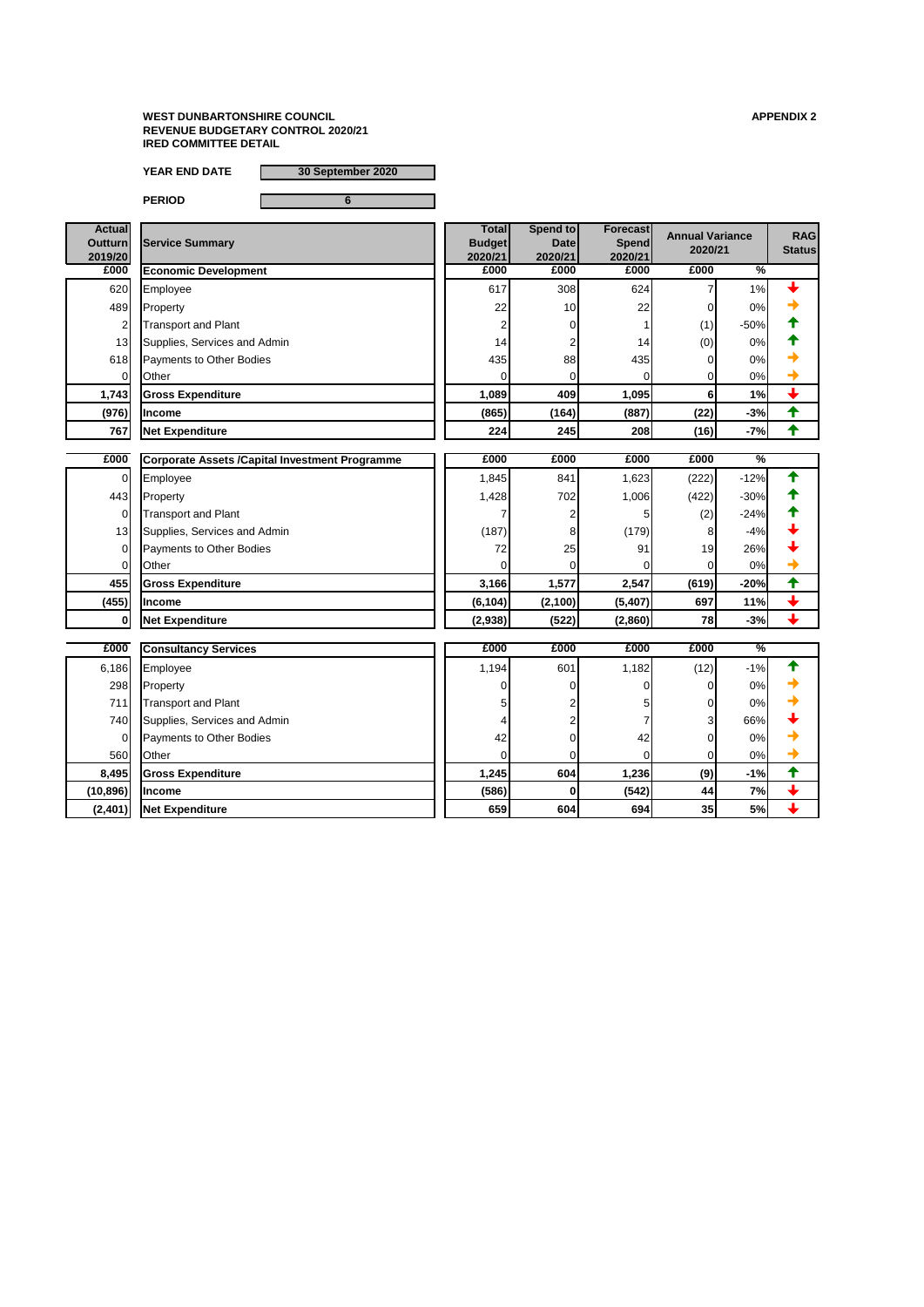# **WEST DUNBARTONSHIRE COUNCIL APPENDIX 3 REVENUE BUDGETARY CONTROL 2020/21 ANALYSIS FOR VARIANCES OVER £50,000**

## **YEAR END DATE**

**30 September 2020**

Anticipated Outcome

|                                   |                                                                                                                                                                                  | <b>Variance Analysis</b>            |                                                                                                                               |               |  |  |  |
|-----------------------------------|----------------------------------------------------------------------------------------------------------------------------------------------------------------------------------|-------------------------------------|-------------------------------------------------------------------------------------------------------------------------------|---------------|--|--|--|
| <b>Budget Details</b>             | <b>Total Budget</b>                                                                                                                                                              | <b>Forecast</b><br>Spend            | <b>Variance</b>                                                                                                               |               |  |  |  |
|                                   | £000                                                                                                                                                                             | £000                                | £000                                                                                                                          | $\frac{0}{0}$ |  |  |  |
| <b>Roads Operations</b>           | (1, 145)                                                                                                                                                                         | (230)                               | 915                                                                                                                           | $-80%$        |  |  |  |
| <b>Service Description</b>        |                                                                                                                                                                                  |                                     | This service covers the delivery of roads works orders raised                                                                 |               |  |  |  |
| Main Issues / Reason for Variance | COVID-19 lockdown resulting in work not being able to be carried out<br>resulting in less income being achievable. Partially offset by underspends<br>in materials and transport |                                     |                                                                                                                               |               |  |  |  |
| <b>Mitigating Action</b>          | services                                                                                                                                                                         |                                     | This overspend will be offset to some degree by an underspend in Roads                                                        |               |  |  |  |
| <b>Anticipated Outcome</b>        | Overspend at year end                                                                                                                                                            |                                     |                                                                                                                               |               |  |  |  |
| <b>Roads Services</b>             |                                                                                                                                                                                  |                                     |                                                                                                                               |               |  |  |  |
| <b>Service Description</b>        | 3,164<br>3,911<br>(748)<br>$-19%$<br>This service relates to Roads design, structures, street lighting, road<br>safety and school crossing patrols                               |                                     |                                                                                                                               |               |  |  |  |
| Main Issues / Reason for Variance |                                                                                                                                                                                  |                                     | COVID-19 lockdown resulting in work not being able to be carried out<br>resulting in less recharges come from Roads operation |               |  |  |  |
| <b>Mitigating Action</b>          | services                                                                                                                                                                         |                                     | This underspend is offset to some degree by an underspend in Roads                                                            |               |  |  |  |
| <b>Anticipated Outcome</b>        |                                                                                                                                                                                  |                                     | Spends will be less than budgeted due to reduced work schedule                                                                |               |  |  |  |
| <b>Outdoor Services</b>           | 249                                                                                                                                                                              | 198                                 | (51)                                                                                                                          | $-20%$        |  |  |  |
| <b>Service Description</b>        | public conveniences                                                                                                                                                              |                                     | This service covers the outdoor sporting facilities provided by WDC and                                                       |               |  |  |  |
| Main Issues / Reason for Variance | Staff vacancies and additional Golf income                                                                                                                                       |                                     |                                                                                                                               |               |  |  |  |
| <b>Mitigating Action</b>          | the year.                                                                                                                                                                        |                                     | None required although the service will continually monitored throughout                                                      |               |  |  |  |
| <b>Anticipated Outcome</b>        | An underspend is expected at year end                                                                                                                                            |                                     |                                                                                                                               |               |  |  |  |
| <b>Waste Services</b>             | 7,414                                                                                                                                                                            | 7,417                               | 4                                                                                                                             | 0%            |  |  |  |
| <b>Service Description</b>        |                                                                                                                                                                                  |                                     |                                                                                                                               |               |  |  |  |
| Main Issues / Reason for Variance | Waste Collection and Refuse disposal services<br>Staffing underspend due to vacancies mainly offset by increased cost of<br>transport                                            |                                     |                                                                                                                               |               |  |  |  |
| <b>Mitigating Action</b>          | the year.                                                                                                                                                                        |                                     | None required although the service will continually monitored throughout                                                      |               |  |  |  |
|                                   |                                                                                                                                                                                  | arall ovposted to come in on budget |                                                                                                                               |               |  |  |  |

| Grounds Maintenance & Street<br><b>Cleaning Trading A/c</b> | (2,742)                                                                                                                                                                                                                                 | (2,743)                                                             |  | $0\%$ |  |  |  |  |
|-------------------------------------------------------------|-----------------------------------------------------------------------------------------------------------------------------------------------------------------------------------------------------------------------------------------|---------------------------------------------------------------------|--|-------|--|--|--|--|
| <b>Service Description</b>                                  |                                                                                                                                                                                                                                         | Trading operation providing grounds maintenance and street cleaning |  |       |  |  |  |  |
| Main Issues / Reason for Variance                           | Increased transport costs due to delay in procuring new vehicles and also<br>social distancing rules. This is however offset by reduced staffing costs<br>due to less seasonal staff being required due to first lock down restrictions |                                                                     |  |       |  |  |  |  |
| <b>Mitigating Action</b>                                    | None required although the service will be continually monitored<br>throughout the year.                                                                                                                                                |                                                                     |  |       |  |  |  |  |
| <b>Anticipated Outcome</b>                                  | Overall expected to come in on budget                                                                                                                                                                                                   |                                                                     |  |       |  |  |  |  |

Overall expected to come in on budget